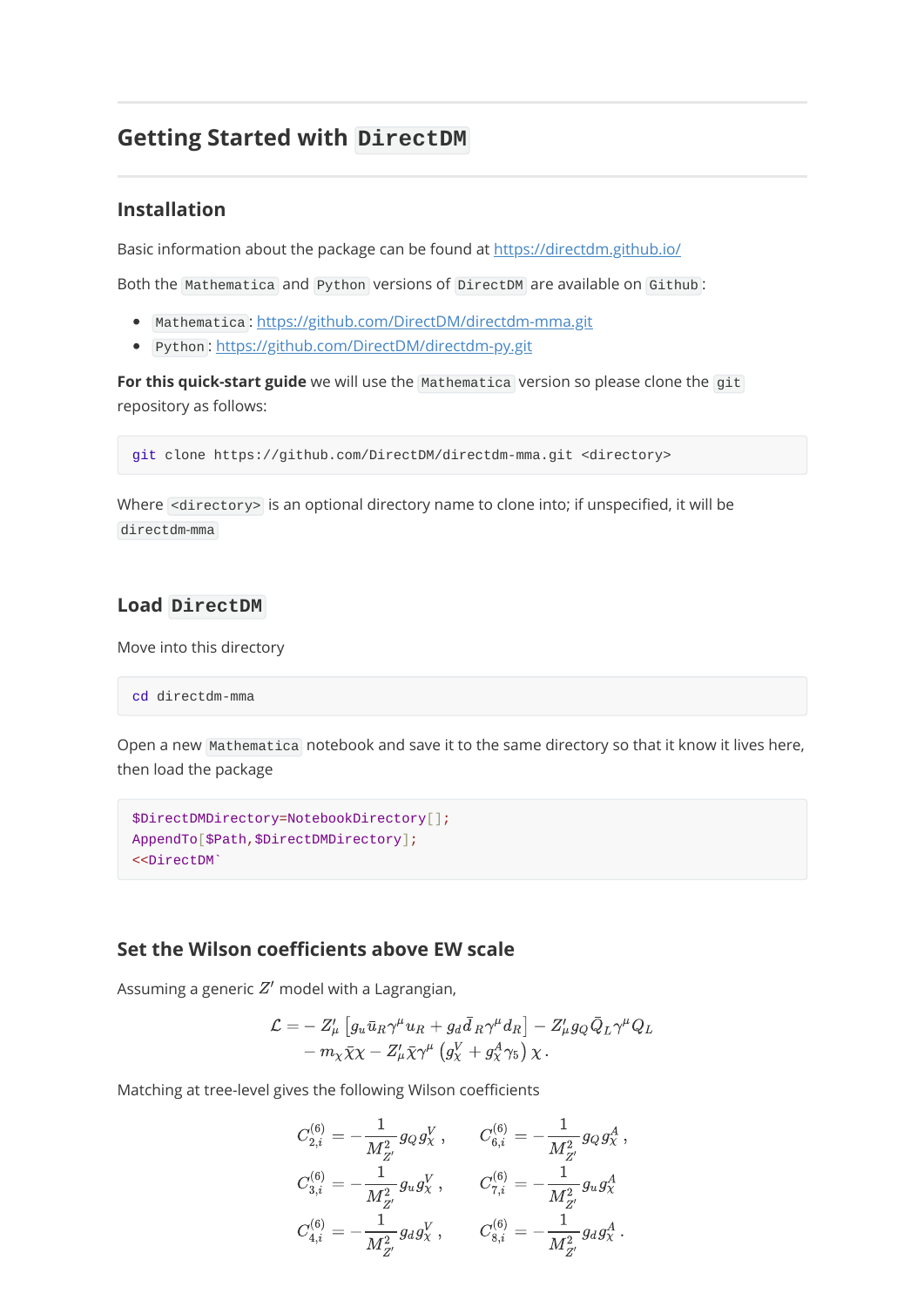#### **Set the DM properties**

The DM in this model is a weak-isospin and hypercharge singlet Dirac fermion

```
SetDMType["D"]
SetDMIsospin[0]
SetDMHypercharge[0]
SetDMMass[MX]
```
#### **Set the coefficients**

In DirectDM , this can be done via

```
(* Vector DM current *)
SetCoeff["6Flavor",Q6[2,1],-gq*gxv/mz^2]
SetCoeff["6Flavor",Q6[3,1],-gu*gxv/mz^2]
SetCoeff["6Flavor",Q6[4,1],-gd*gxv/mz^2]
(* Axial DM current *)
SetCoeff["6Flavor",Q6[6,1],-gq*gxa/mz^2]
SetCoeff["6Flavor",Q6[7,1],-gu*gxa/mz^2]
SetCoeff["6Flavor",Q6[8,1],-gd*gxa/mz^2]
```
where the operator naming  $Q6[i, g]$  means dimension 6 operator number i for generation g. This operator basis is defined in

Help for the various "public" functions can be obtained in the usual way

```
?SetCoeff
```
Let's only set the coefficients for the first generation for simplicity.

At any point, if the user so desires, all the coefficients can be reset to zero by invoking ResetBasis["6Flavor"] .

Once the coefficients are set, all that is left to do is to compute the non-relativistic EFT coefficients. All the intermediate matching and running is done automatically.

To keep things simple to compare with analytic result, let's turn off the running by issuing the Running->False option in ComputeCoeffs

```
ComputeCoeffs["6Flavor","NR"]
```
### **That's it!**

Extracting the NREFT can be accomplished in two ways: either by producing a list, or via the GetCoeff function to extract them one at a time.

**N.B.**, in the NR basis, the *proton* and *neutron* coefficients are provided separately via the NR\_p and NR\_n options in the GetCoeff or CoeffsList functions.

Let's check a couple of them

GetCoeff["NR\_p",1]//Factor GetCoeff["NR\_n",1]//Factor

Compare the output to the analytic result (make sure you Running->False in ComputeCoeffs )